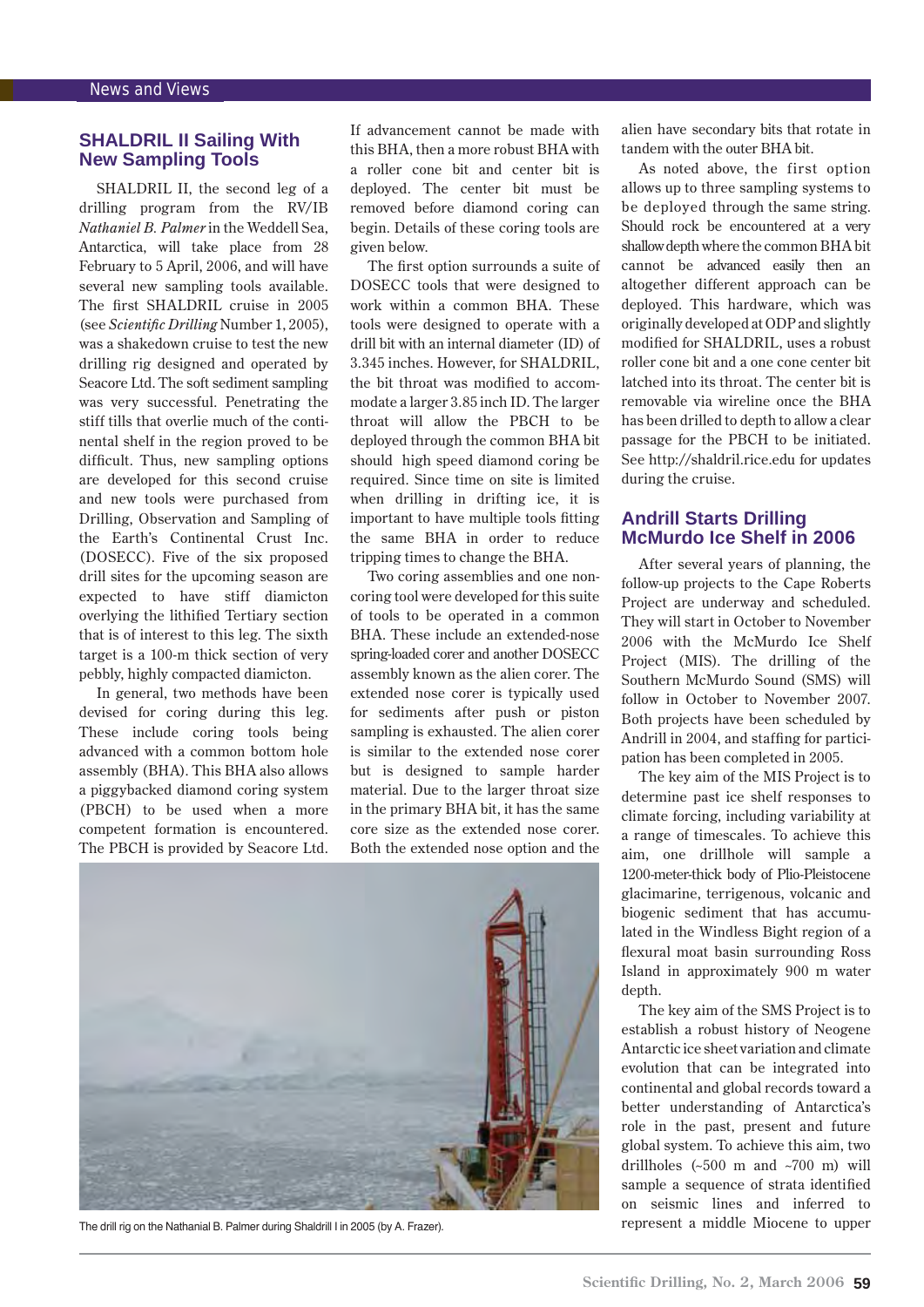#### News and Views

Miocene sequence of seismic units that expand basinward. The two drillholes will recover a composite thickness of >1000 m of strata that lie stratigraphically above the lower Miocene section recovered at the top of the nearby Cenozoic Investigations in the Western Ross Sea (CIROS)-1 drillcore, and above the 1400-m composite section recovered by the Cape Roberts Project (CRP) (~34 to 17 Ma).

The drilling rig was successfully tested in Canterbury New Zealand in October 2005. The new rig is now headed to Antarctica, shipping out of Lyttleton Harbour in New Zealand. It will be offloaded in McMurdo Station and prepared for drilling in October 2006.

See [http://www.andrill.org fo](http://www.andrill.org)r the latest information about this project.

## **Chesapeake Bay Impact Structure Successfully Drilled**

The Chesapeake Bay Impact Structure Deep Drilling Project started drilling in the late Eocene Chesapeake Bay crater in September 2005. The goal was to drill a deep hole through the post-impact sediments that cover the crater, through the complete section of impactites, and into the crater floor. The drill site was located at Eyreville near Cape Charles in Northampton County, Virginia, U.S.A., approximately midway between the collapsed central uplift and the crater margin.

Coring began at a depth of 125 m within upper Miocene sediments on 15 September and proceeded at a rapid pace through most of September. The



Location of the Chesapeake Drillsite.



The Chesapeake Drillsite at night.

base of the post-impact sediments was penetrated on 22 September, after coring the upper Miocene through upper Eocene shelf sediments continuously with an excellent (>96%) recovery. Subsequently the coring of the underlying Exmore breccia began. The upper part of the Exmore consists of clasts that represent all pre-impact sedimentary units "floating" in an unsorted muddy sand matrix. The lower part consists of very large blocks of Cretaceous sands and clays. The project faced several drilling obstacles, when rods got stuck and mud circulation was lost in the clay-dominated Exmore sections. This required extensive redrilling and greatly slowed progress during the first half of October. The drilling was delayed again, when the drill bit encountered an unexpected, 275-m thick block of granite below the Exmore on 26 October. The granite proved to be underlain by a section of suevite, lithic breccia, and blocks of various crystalline rocks. Drilling was continuing in the impactite section at a depth of 1.6 km on 23 November 2005. Coring continued until 4 December reaching a total depth of 1766.3 m.

The project also included geophysical logging program, collecting natural gamma ray and temperature logs. Core sampling will take place in the second half of March 2006 at the United States Geological Survey National Center in Reston, Virginia., U.S.A. In addition a microbiology group

collected samples for DNA analysis, enumeration and culturing for numerous research groups at different institutions. For the International Continental Scientific Drilling Program (ICDP) the Chesapeake Bay drilling is a microbiology pilot project to learn about the needs for subsurface microbiology studies on drill sites. In particular a rigorous sampling protocol is developed, that can reduce potential contamination during sample collection in the dusty on-site conditions.

The project is financially and operationally supported by the ICDP and the U.S. Geological Survey. Drilling, Observation and Sampling of the Earth's Continental Crust Inc. (DOSECC) is serving as the general contractor, and Major Drilling America, Inc. is the contract driller. For more information about the Chesapeake Bay Impact Structure Deep Drilling Project visit [http://chesapeake.icdp-online.org.](http://chesapeake.icdp-online.org)

## **NELSAM Continues Work in Tautona Mine (RSA)**

One major obstacle in NELSAM earthquake investigations is the lack of direct and near-field observations that are essential for the

validation of models and concepts. The Natural Earthquake Laboratory in South African Mines (NELSAM) project significantly reduces this limitation by investigating seismogenic processes at focal depths of earthquakes. This can be achieved drilling in deep gold mines of South Africa, which extend down to 3.6 km below the surface. During October to December 2005 the NELSAM project continued to drill in the Tautona mine in South Africa. After successfully completing the first borehole DAFAULT1, which was drilled at angle of 19° downward across the Pretorius fault to the planned depth of 60 m, it was continuously cored and cased with steel casing. The drilling of DAFAULT2 has been done in December 2005 as well. DAFAULT2 is collinear with DAFAULT1. Together they will host a 120-m displacement meter. Drilling continues with further monitoring holes. In addition 3-component accelerometer systems